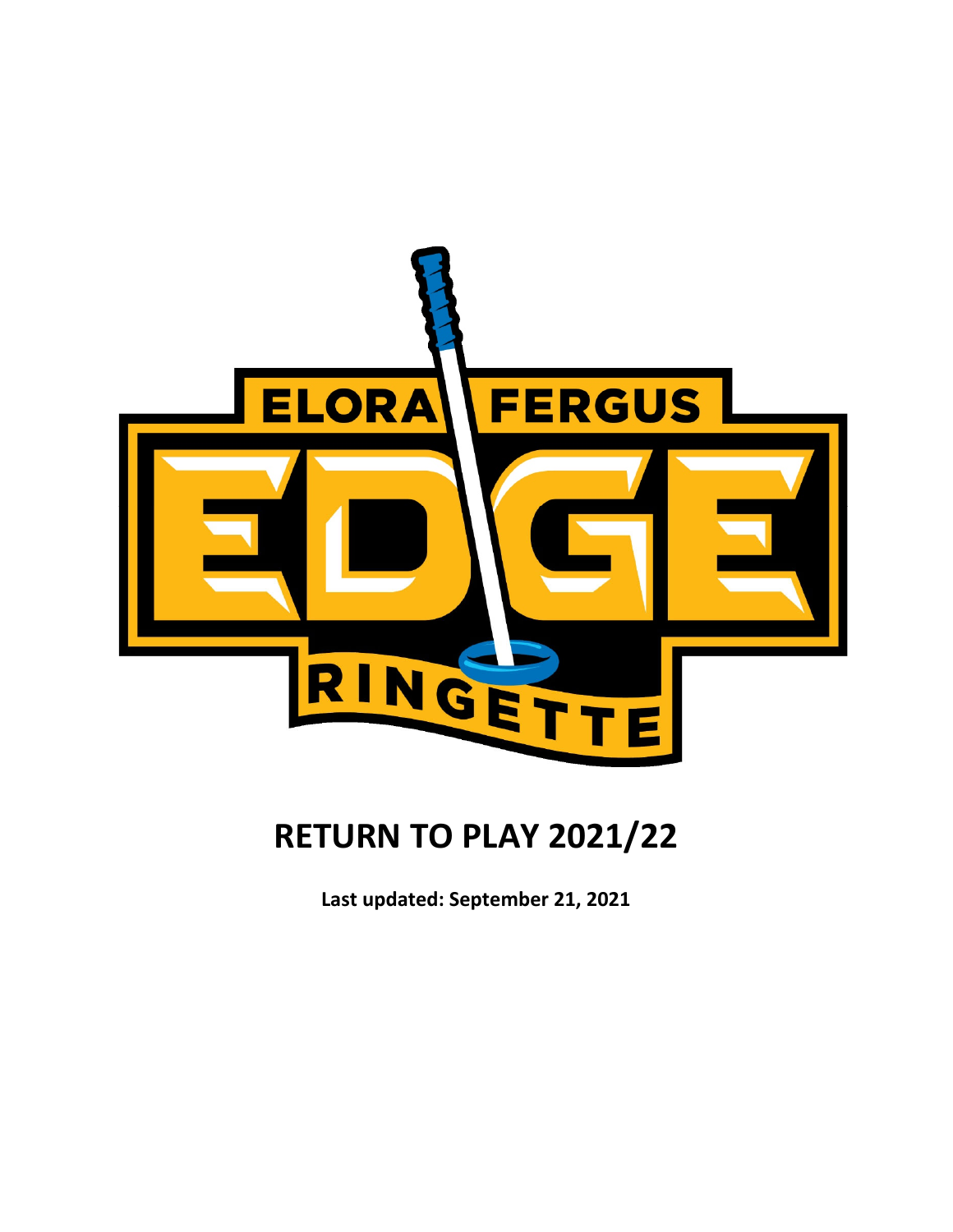# Table of Contents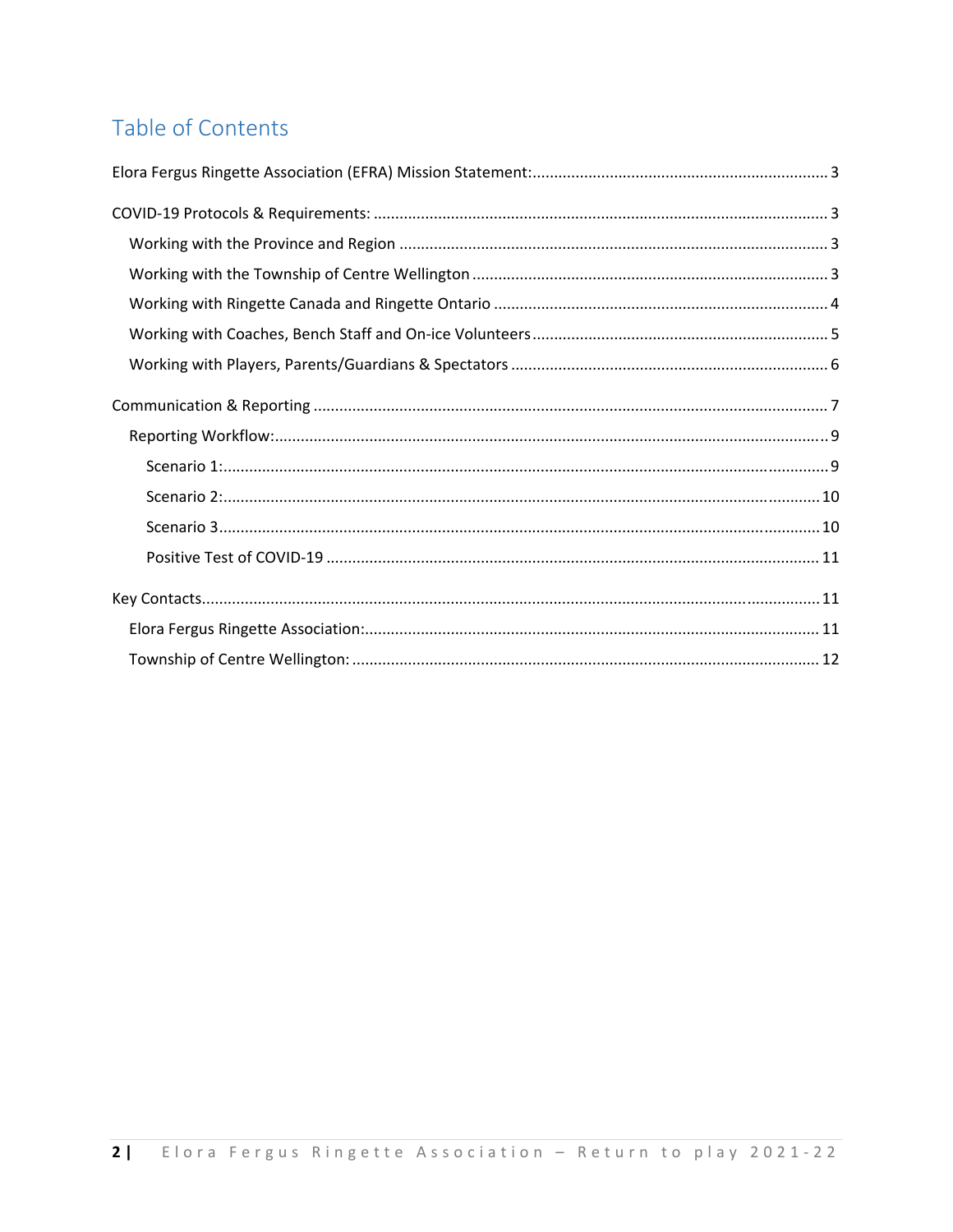# Elora Fergus Ringette Association (EFRA) Mission Statement:

The Elora Fergus Ringette Association provides, promotes, governs, and endeavors to improve organized ringette in the Township of Centre Wellington. EFRA is committed to fostering community spirit through the promotion of ringette by helping players meet their needs and interests regardless of ability; to maintain and exercise safe supervision and direction over the playing interests of its teams and players; to teach fair play and sportsmanship with the emphasis on the enhancement of good character and citizenship, and to ensure that all members have the opportunity of presenting and having their views heard.

# COVID‐19 Protocols & Requirements:

The safety of our members is our top priority and we have been working to prepare a plan that meets the requirements of Ringette Ontario as well as Public Health Ontario and our facilities partners to get back on the ice.

### Working with the Province and Region

Elora Fergus Ringette Association will continue to follow COVID 19 protocols and meet requirements as per:

- The Province of Ontario: https://www.ontario.ca/page/reopening-ontario
- Wellington-Dufferin-Guelph Public Health Unit: https://wdgpublichealth.ca/your-health/covid-19‐information‐public/public‐health‐measures‐and‐restrictions, in consultation with:
	- o Colin Murphy, Public Health Inspector Wellington‐Dufferin‐Guelph Public Health 490 Charles Allan Way, Fergus, ON N1M 2W3 T: 1‐800‐265‐7293 ext. 2652 F: 519‐836‐7215 colin.murphy@wdgpublichealth.ca www.wdgpublichealth.ca

## Working with the Township of Centre Wellington

EFRA continues to work in partnership with the Township of Centre Wellington Community Services department. We will remain flexible and follow all guidelines communicated by the Municipality. Specific arena protocols and requirements will be posted and shared with ERFA members here: https://elorafergusringette.ca/category/1558/COVID‐Protocols‐2021‐‐‐22

**NOTE:** As of September 22, 2021, screening of all individuals entering the town facilities is being completed by a third party security company. In Step 3 active screening and proof of vaccination is required for anyone entering recreational facilities.

• It is strongly encouraged everyone entering the facility complete the Township's Screening Tool www.centrewellington.ca/screening for screening and contract tracing. Please have your screening email confirmation ready to show security when checking in.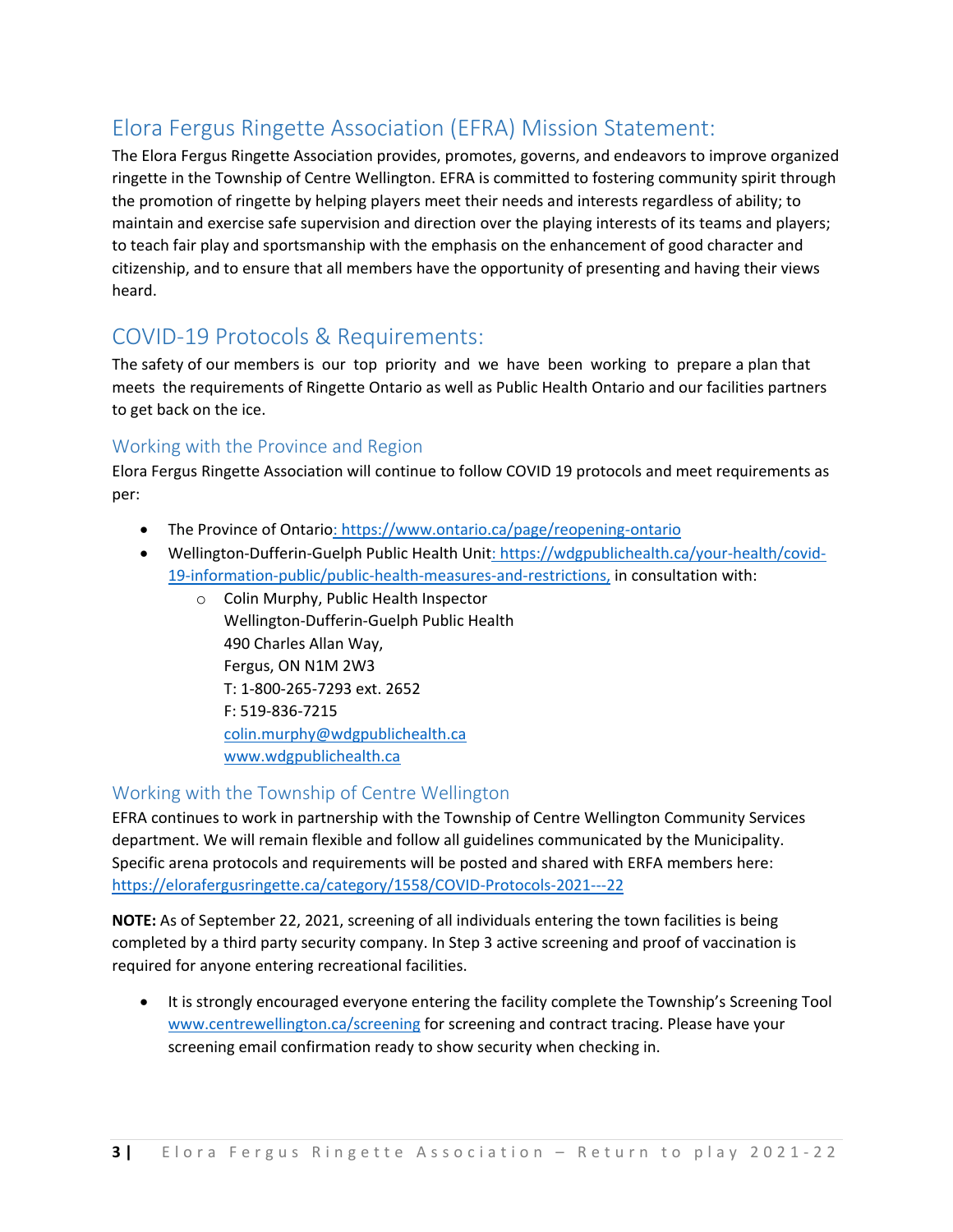- If anyone is unable to complete the online screening tool, security will complete the screening verbally and collect contact information in accordance with Public Health and Provincial regulations.
- Security will check for proof of vaccination at the entrance to the facility.
	- Everyone 18 years of age and older entering the facility will be required to provide proof of vaccination (or exemption) as outlined in O. Reg. 364/20.
		- $\circ$  Children under the age of 12 are exempt for all reasons of entry but must comply with all other screening procedures. Caregivers may be required to show proof of birthdate for youth under 12 in their care.
		- o Youth spectators 12 and older must provide proof of vaccination.
		- o Youth aged 12 to 17 participating in organized sports, are not required to provide proof of vaccination.
		- $\circ$  It is the responsibility of the participant or their caregiver to ensure they have the appropriate documentation to gain entry to the facility. People will not be permitted in the facility if they fail to produce proper documentation or identification.
		- o Proof of vaccination must be provided every time you enter the facility. O. Reg. 364/20 outlines businesses/organizations are not permitted to keep this information on file.
		- o Please note: in O. Reg. 364/20 it states "Proof of vaccination (or proof of being entitled to an exemption) is not required for workers or volunteers, including coaches and officials" This statement applies to Township employees and volunteers only. It does not apply to private user groups and minor sports organizations.
	- The following links outline the provincial requirements for providing proof of vaccination and answer frequently asked questions:
		- o Proof of Vaccination Guidance for Businesses and Organizations under the Reopening Ontario Act (gov.on.ca): https://www.health.gov.on.ca/en/pro/programs/publichealth/coronavirus/docs/gui dance proof of vaccination for businesses and organizations.pdf
		- o QA Document (gov.on.ca): https://www.health.gov.on.ca/en/pro/programs/publichealth/coronavirus/docs/fq\_ proof of vaccination for businesses and organizations.pdf
	- You will have received printed proof of vaccination following your vaccine. However, needed, you can obtain your proof of vaccination at https://covid19.ontariohealth.ca/. After accepting the terms of use, you will be prompted to enter your health card number, at which point you can download your receipt(s) from your COVID-19 vaccine(s). Take a picture of the documents or save a screenshot from your phone. Out‐of‐province or international students can contact their local health authorities for information.

### Working with Ringette Canada and Ringette Ontario

EFRA continues to be governed by Ringette Canada and Ringette Ontario as it concerns the safety of our members in preventing the spread of COVID‐19.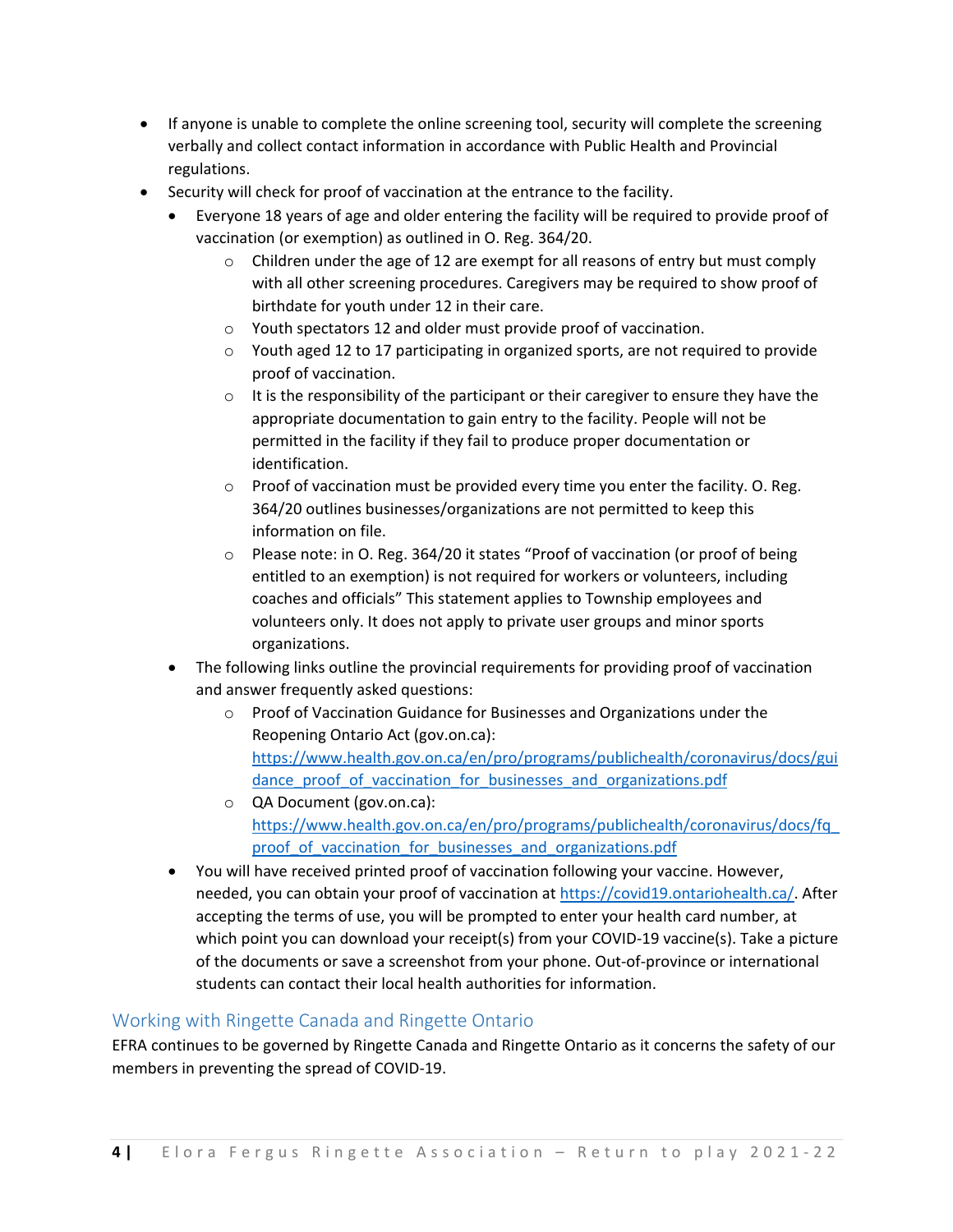### EFRA continues to comply with Ringette Ontario's Return to Play Guidelines

(https://ringetteontario.com/wp‐content/uploads/2021/08/RO‐Return‐to‐Ringette‐v3.0‐Updated‐ August‐2021.pdf) as they evolve and effective November 1, 2021, EFRA will ensure compliance with Ringette Ontario's COVID‐19 Vaccine Policy which states:

- All Ringette Ontario Participants including Players, Officials, Bench Staff, Volunteers and Third Party Contractors, over the age of 18 years, are to provide proof of being fully vaccinated by November 1st, 2021, in order to participate in RO Sanctioned Activities.
- Ringette Ontario will be managing all accommodation requests and consulting with medical and legal experts on behalf of the Clubs/Associations. We have implemented an accommodation form which will be placed on our website and is embedded in our policy. The link can be found here: https://form.jotform.com/212634726161048
- We have implemented a Zero Tolerance clause against abusive behaviour and individuals who behave in any manner deemed as threatening, abusive, harassment and/or aggressive, towards volunteers and facility personnel, which will fall under the RO Discipline & Complaints Policy and deemed a Major Infraction.

### Working with Coaches, Bench Staff and On‐ice Volunteers

The support and participation from coaches and bench staff to ensure protocols are followed and successfully communicated will be key. The following are key focus points for EFRA bench staff:

- All coaches, bench staff, and volunteers must be registered with EFRA and listed on insurance to be allowed on the ice (https://www.rampregistrations.com/login?v3=311429df5e)
- All coaches and bench staff will conduct themselves following the Ringette Ontario Team Staff Protocols https://ringetteontario.com/wp‐content/uploads/2020/09/Ringette‐Ontario‐Team‐ Staff‐Protocols.pdf)
- Each team will be required to name a COVID Safety Coordinator (CSC). The CSC will be responsible for COVID tracking and signed requirements for each practice; and generally ensure that team bench staff, players and parents are compliant with COVID 19 safety protocols.
- To attend practice, bench staff and players must confirm their intention to attend at least 48 hours in advance using the RAMP app. Attendance will be monitored by CSCs.
- Upon arrival, or within 8 hours in advance of practice, the player will submit COVID Screening "health check" questions via the RAMP Team app.
- Bench staff must comply with Centre Wellington Township protocols and submit the township screening form before entering the facility (https://frm-cvd-ca.esolg.ca/Centre-Wellington/Screening‐Form)
- Bench staff may not enter the facility if:
	- o They have traveled outside Ontario in the last 14 days.
	- o They have symptoms of COVID‐19 or are feeling unwell.
	- o Someone in your household has COVID‐19 symptoms in the past 14 days.
	- $\circ$  If anyone in your household has been exposed to someone who has or is recovering from COVID‐19.
- Before stepping on the ice for the first practice, all bench staff will be required to review and sign (when required) the following: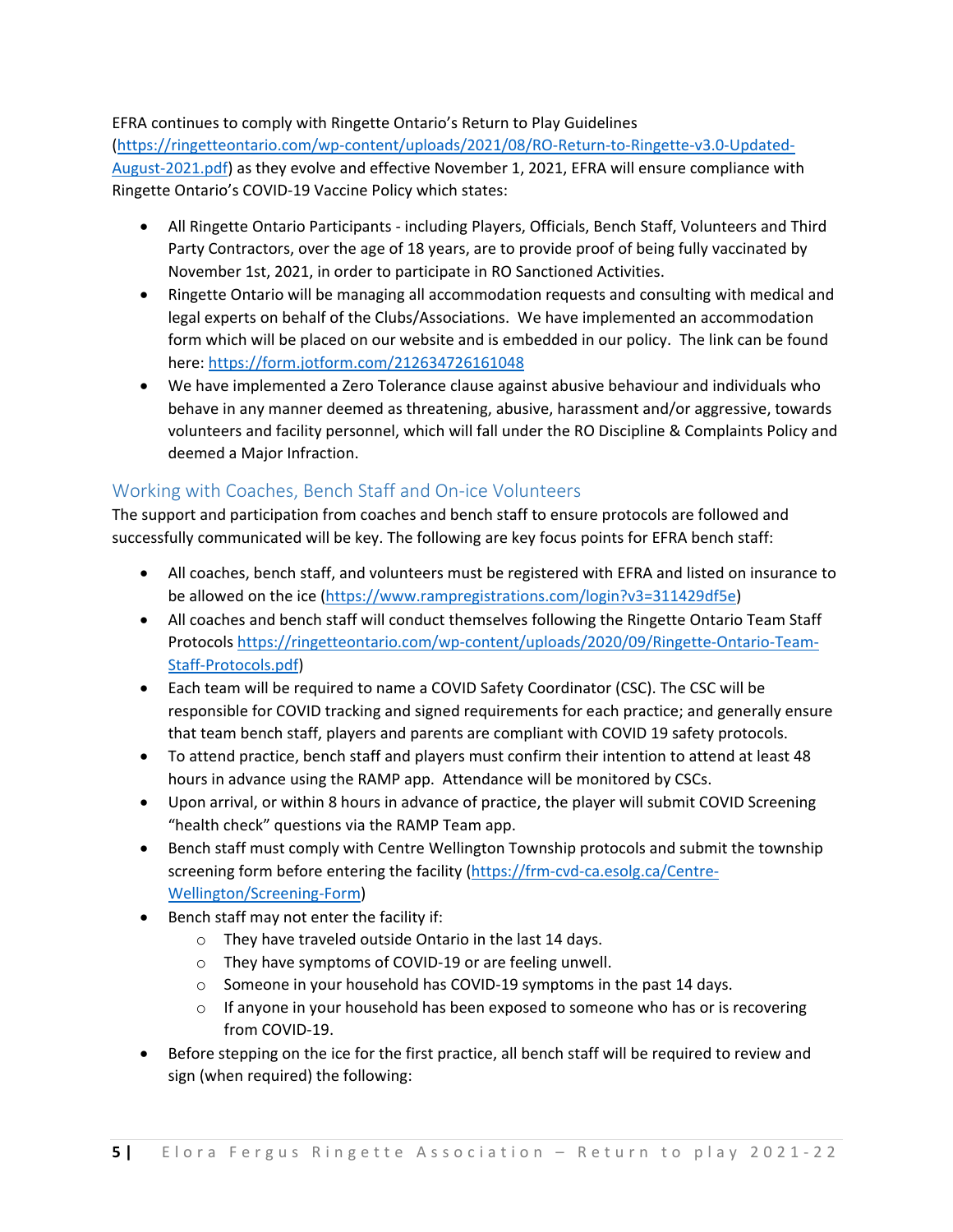- o Ringette Ontario Declaration of Compliance: (https://ringetteontario.com/wp‐ content/uploads/2021/09/Ringette‐Ontario‐COVID‐19‐Declaration‐1.pdf)
- o Ringette Ontario Informed Consent and Assumption of Risk Agreement: (https://ringetteontario.com/wp‐content/uploads/2020/07/Ringette‐Ontario‐ Assumption‐of‐Risk.pdf)
- o Ringette Ontario Release of Liability, Waiver of Claims and Indemnity Agreement: (https://ringetteontario.com/wp‐content/uploads/2020/07/Ringette‐Ontario‐ Waiver.pdf)
- o Ringette Ontario Team Staff Protocols: (https://ringetteontario.com/wp‐ content/uploads/2020/09/Ringette‐Ontario‐Team‐Staff‐Protocols.pdf)
- o Township of Centre Wellington Waiver: (https://cloud.rampinteractive.com/elorafergusringette/files/Forms/Centre%20of%20W ellington\_Waiver.pdf**)**
- We will continue to work closely with local public health and with the Township of Centre Wellington Community Services department if modifications to ice times, change room allocation, or facility access is required. We will plan and manage reduced access time to change rooms to allow for additional cleaning.
- The rule of two is required for change rooms and on-ice activity especially with the absence of spectators.
- Any off-ice activities need to be reviewed with the COVID Safety Coordinator (CSC) for approval including details of how social distancing will be accomplished
- **•** Bench Staff will not be allowing handshakes, touching, or hugging on the ice.
- Bench Staff will keep the rings and shared equipment clean.

# Working with Players, Parents/Guardians & Spectators

It is the responsibility of all players, parents, guardians and spectators to understand and respect the rules and adhere to the health guidelines. Not complying will result in players not being able to participate in activities.

- All players must be registered with EFRA and listed on insurance to be allowed on the ice (https://www.rampregistrations.com/login?v3=311429df5e)
- All players, parents/guardians and spectators must conduct themselves as per the Ringette Ontario Participant Protocols (https://ringetteontario.com/wp‐ content/uploads/2020/07/Ringette‐Ontario‐Participant‐Protocols.pdf)
- All players, players/guardians and spectators will wear masks while inside the arena as per public health guidelines
- All players, parents/guardians and spectators entering the facility will use hand sanitizer provided at the entrance – provided by the facility
- All players will provide their own hand sanitizer available in their equipment bag
- Players will bring their own water bottles and water bottles will not be shared
- All players will provide all their own equipment and equipment cannot be shared. If a player forgets a piece of equipment, they should not borrow equipment and not go on the ice unless they are in full gear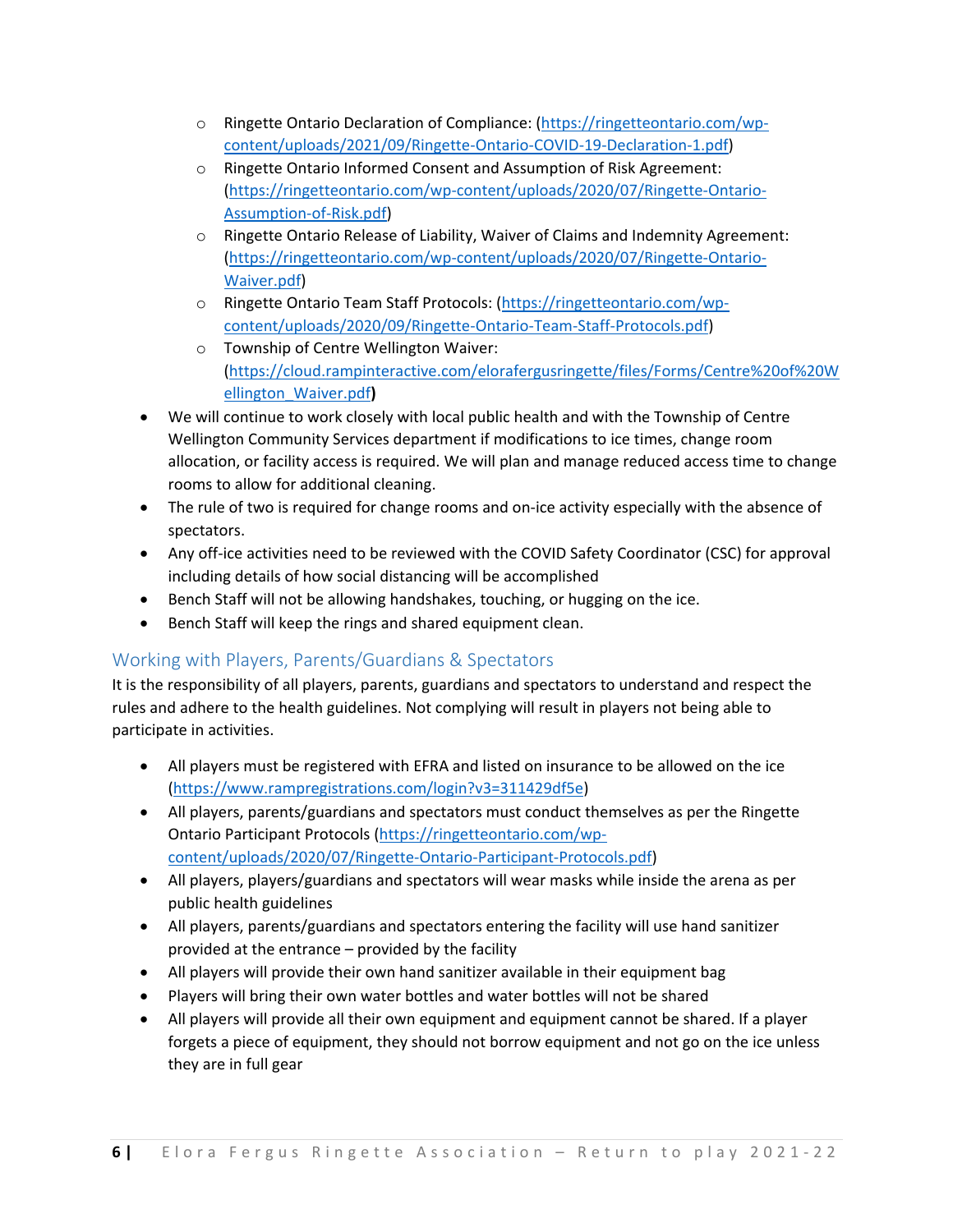- Individual player equipment should be cleaned regularly by the player/guardian after each practice
- Upon arrival, or within 8 hours in advance of practice, the player will submit COVID Screening questions via the RAMP app.
- All players, parents/guardians and spectators (including siblings) must comply with Centre Wellington Township protocols and submit the township screening form before entering the facility (https://frm‐cvd‐ca.esolg.ca/Centre‐Wellington/Screening‐Form)
- A player or guardian may not enter the facility if:
	- o They have traveled outside Ontario in the last 14 days.
	- o They have symptoms of COVID‐19 or are feeling unwell.
	- o Someone in your household has COVID‐19 symptoms in the past 14 days.
	- $\circ$  If anyone in your household has been exposed to someone who has or is recovering from COVID‐19.
- Before stepping on the ice, the player/guardian must review and sign (when required) the following documents:
	- o Ringette Ontario Declaration of Compliance: (https://ringetteontario.com/wp‐ content/uploads/2021/09/Ringette‐Ontario‐COVID‐19‐Declaration‐1.pdf)
	- o Ringette Ontario Informed Consent and Assumption of Risk Agreement: (https://ringetteontario.com/wp‐content/uploads/2020/07/Ringette‐Ontario‐ Assumption‐of‐Risk.pdf)
	- o Ringette Ontario Release of Liability, Waiver of Claims and Indemnity Agreement: (https://ringetteontario.com/wp‐content/uploads/2020/07/Ringette‐Ontario‐ Waiver.pdf)
	- o Ringette Ontario Participant Protocols: (https://ringetteontario.com/wp‐ content/uploads/2020/07/Ringette‐Ontario‐Participant‐Protocols.pdf)
	- o Township of Centre Wellington Waiver: (https://cloud.rampinteractive.com/elorafergusringette/files/Forms/Centre%20of%20W ellington\_Waiver.pdf**)**

# Communication & Reporting

Association wide updates and information will be communicated to players, parents/guardians, coaches, and bench staff through the EFRA website (elorafergusringette.ca), RAMP Team app, social media channels, and direct email.

- Players / Guardians will be automatically added to our organization's email distribution list upon registration.
- EFRA's website will have a dedicated area for COVID protocols and information: https://elorafergusringette.ca/category/1558/COVID‐Protocols‐2021‐‐‐22
- EFRA's COVID Safety Leader (CSL) as required by Ringette Ontario is:
	- o Bruce Parkin ‐ bruceparkin@yahoo.ca
- Coaches, bench staff, and COVID Safety Coordinators CSC) responsible for team-specific information/updates will communicate to players and guardians primarily through the RAMP Team App, with occasional communications through direct email, text, or phone when required.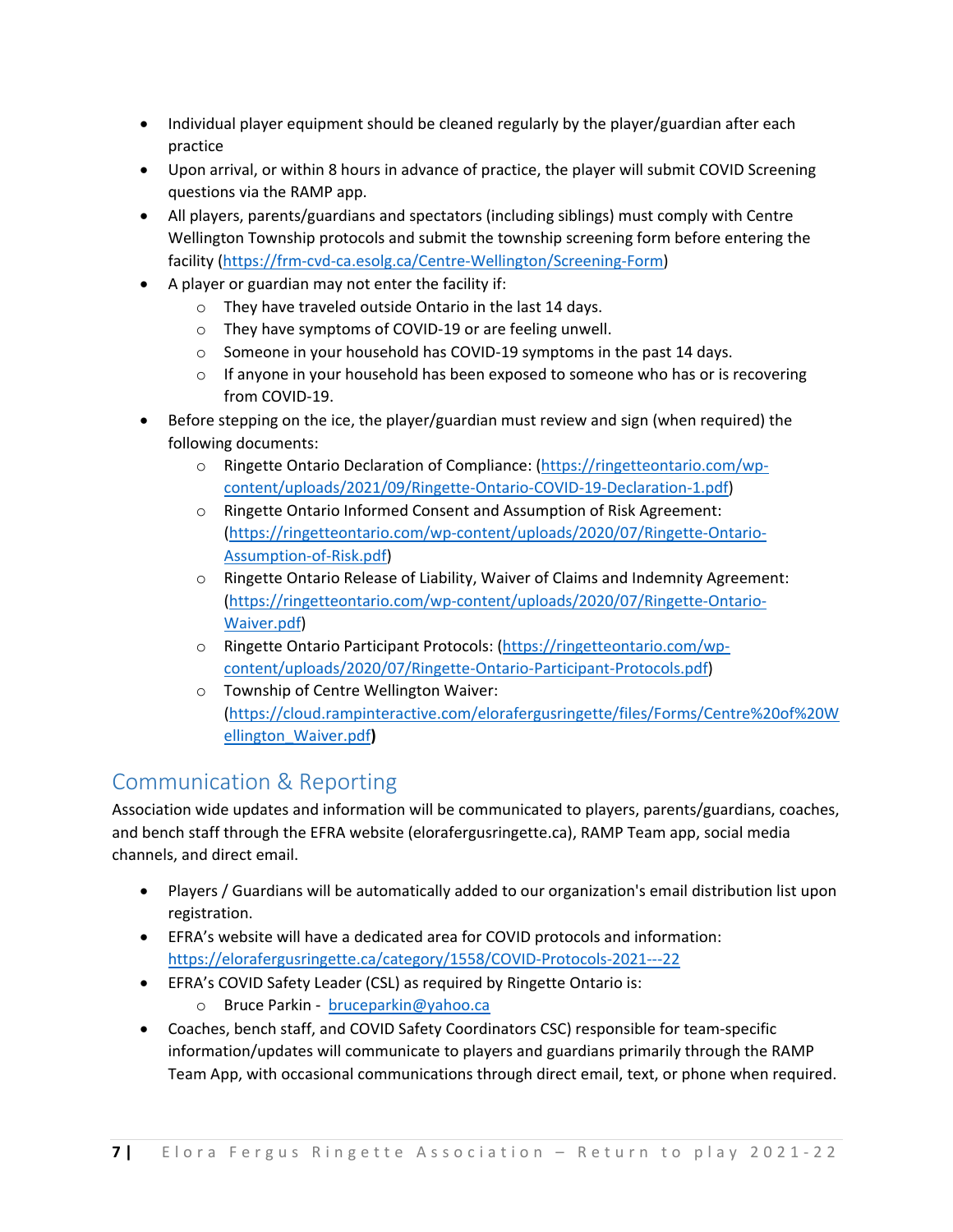- o You can download the RAMP Team app and set up you account using the same email address used to register. Teams have been set up and you should automatically see your team schedule, roster and be able to chat. This is where you can confirm for coaches your attendance and there is a health check built into the app.
- o To download the app visit: https://www.rampinteractive.com/#rampteam
- The association COVID Safety Leader (CSL) is required to report any incidents to the Township of Centre Wellington (Facility Booking Coordinator), Wellington‐Dufferin‐Guelph Public Health, and Ringette Ontario.

| Communication        | Frequency | Method of         | Receiver of          | Responsible          | Goal of              |
|----------------------|-----------|-------------------|----------------------|----------------------|----------------------|
| Type                 |           | Communication     | Communication        |                      | Communication        |
| <b>Updates from</b>  | As needed | BaseCamp          | <b>COVID Safety</b>  | Ringette Ontario     | To keep association  |
| Ringette Ontario     |           | COVID             | Leader (CSL)         |                      | up to date on        |
|                      |           | resources         |                      |                      | changes to           |
|                      |           | website           |                      |                      | protocols and new    |
|                      |           |                   |                      |                      | information          |
|                      |           |                   |                      |                      | learned.             |
| <b>Updates from</b>  | As needed | Emails            | <b>COVID Safety</b>  | Township of          | To keep              |
| the Township of      |           |                   | Leader (CSL) Ice     | Centre               | associations up to   |
| Centre               |           |                   | Scheduler            | Wellington           | date on changes to   |
| Wellington           |           |                   |                      |                      | protocols            |
| <b>Updates from</b>  | As needed | Website           | <b>COVID Safety</b>  | <b>Public Health</b> | To update on COVID   |
| Wellington           |           | updates           | Leader (CSL)         | Unit                 | stats, new           |
| Dufferin Guelph      |           | Facebook          |                      |                      | information, and     |
| <b>Public Health</b> |           | updates emails    |                      |                      | changes to the       |
|                      |           |                   |                      |                      | protocol.            |
| Changes to           | As needed | EFRA website,     | <b>EFRA Members</b>  | <b>EFRA Chair or</b> | To update all        |
| Association          |           | social media      |                      | <b>COVID Safety</b>  | members on any       |
| Teams and            |           | channels, and     |                      | Leader (CSL)         | new information or   |
| Players              |           | email             |                      |                      | changes to           |
|                      |           |                   |                      |                      | protocols            |
| <b>Team Concerns</b> | As needed | <b>Email and</b>  | <b>COVID Safety</b>  | <b>EFRA COVID</b>    | To update the        |
| or Reports           |           | Phone             | Leader (CSL)         | Safety               | association on any   |
|                      |           |                   |                      | Coordinators         | team concerns or     |
|                      |           |                   |                      | (CSCs)               | issues as soon as    |
|                      |           |                   |                      |                      | possible to help     |
|                      |           |                   |                      |                      | with instruction and |
|                      |           |                   |                      |                      | action.              |
| Association          | As needed | <b>Emails and</b> | Township of          | <b>COVID Safety</b>  | To report or ask     |
| Issues or            |           | Phone             | Centre               | Leader (CSL)         | questions to gain    |
| Concerns             |           |                   | Wellington           |                      | instruction or       |
|                      |           |                   | Community            |                      | action.              |
|                      |           |                   | <b>Services</b>      |                      |                      |
|                      |           |                   | department /         |                      |                      |
|                      |           |                   | <b>Public Health</b> |                      |                      |
|                      |           |                   | Unit                 |                      |                      |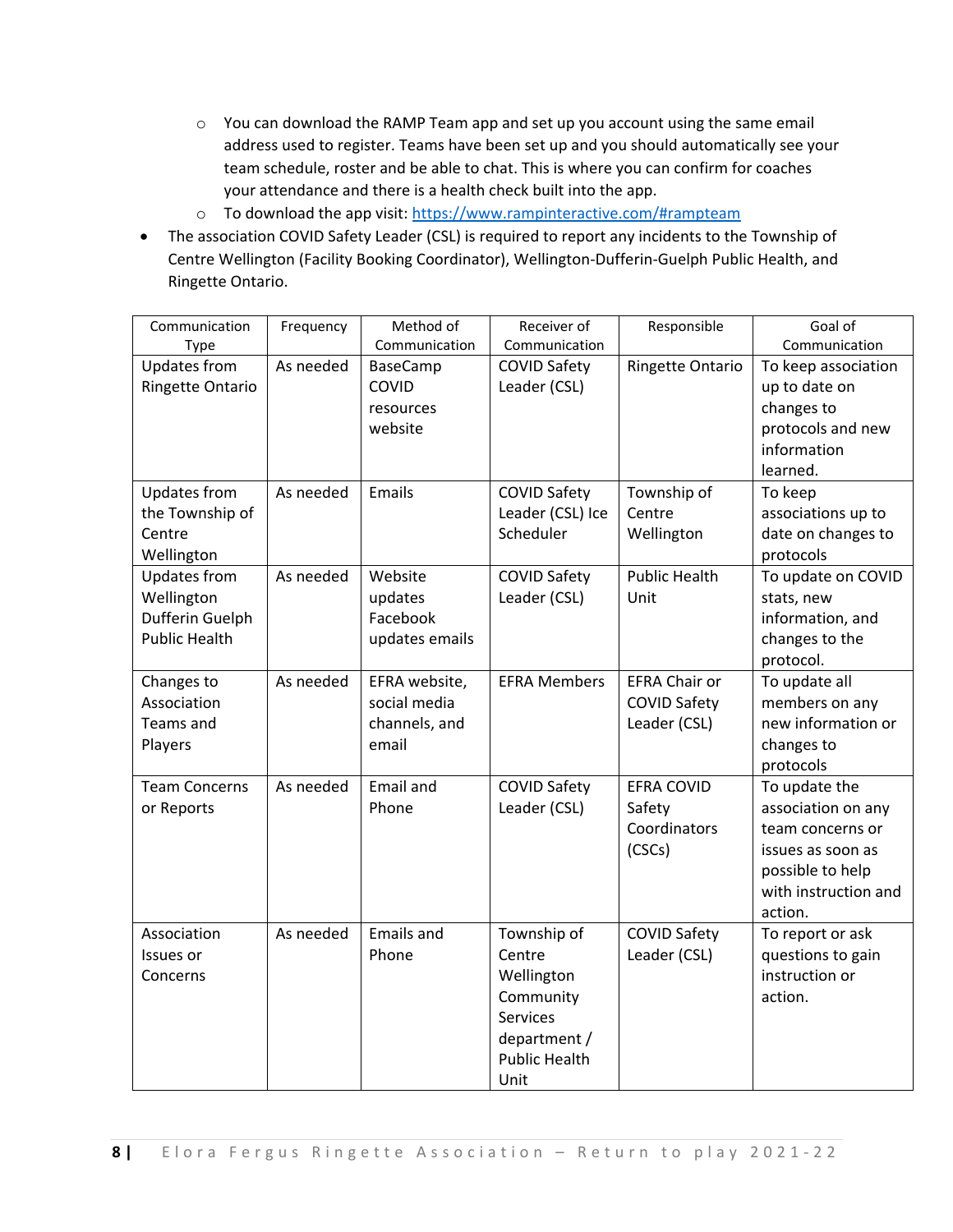- The COVID Safety Leader (CSL) will be the main point of contact with Ringette Ontario, Township of Centre Wellington, and Wellington‐Dufferin‐Guelph Public Health. This will also be the main point of contact with each COVID Safety Coordinator (CSC).
- Information will flow from the COVID Safety Leader (CSL) to the COVID Safety Coordinators via direct email or phone as required.
- Information will flow to all EFRA members via the website, social media channels, RAMP APP, and emails.

### Reporting Workflow:

Note all the procedures below apply to non‐injury related illness and all other return to play guidelines specific to injuries still apply.

#### Scenario 1:

The participant feels ill at the Facility / Activity



The participant advises bench staff and COVID Safety Coordinator (CSC) immediately



The participant receives a mask and dons it as soon as possible. Anyone caring for the participant should also wear a mask (they should be wearing one already). Physical distancing should be considered if care can be effectively provided while doing so



Guardians are advised and take the participant home. If the participant is an adult, they will leave immediately if well enough to drive. If there is a delay in leaving the facility, they should find an area to isolate.



The participant is advised to follow up with their physician or public health authority for instructions and continue to self‐screen (https://covid‐19.ontario.ca/self‐assessment/) Participants who screen negative but still feel unwell must stay home from ringette activity and monitor for additional symptoms. If participants continue to screen negative (i.e. the answer to all screening questions continues to be 'NO') then after 24 hours participants may return to ringette activity if they are feeling better.



Any participant with suspected or confirmed COVID‐19 should not return to ringette activity until all public health authority steps have been completed.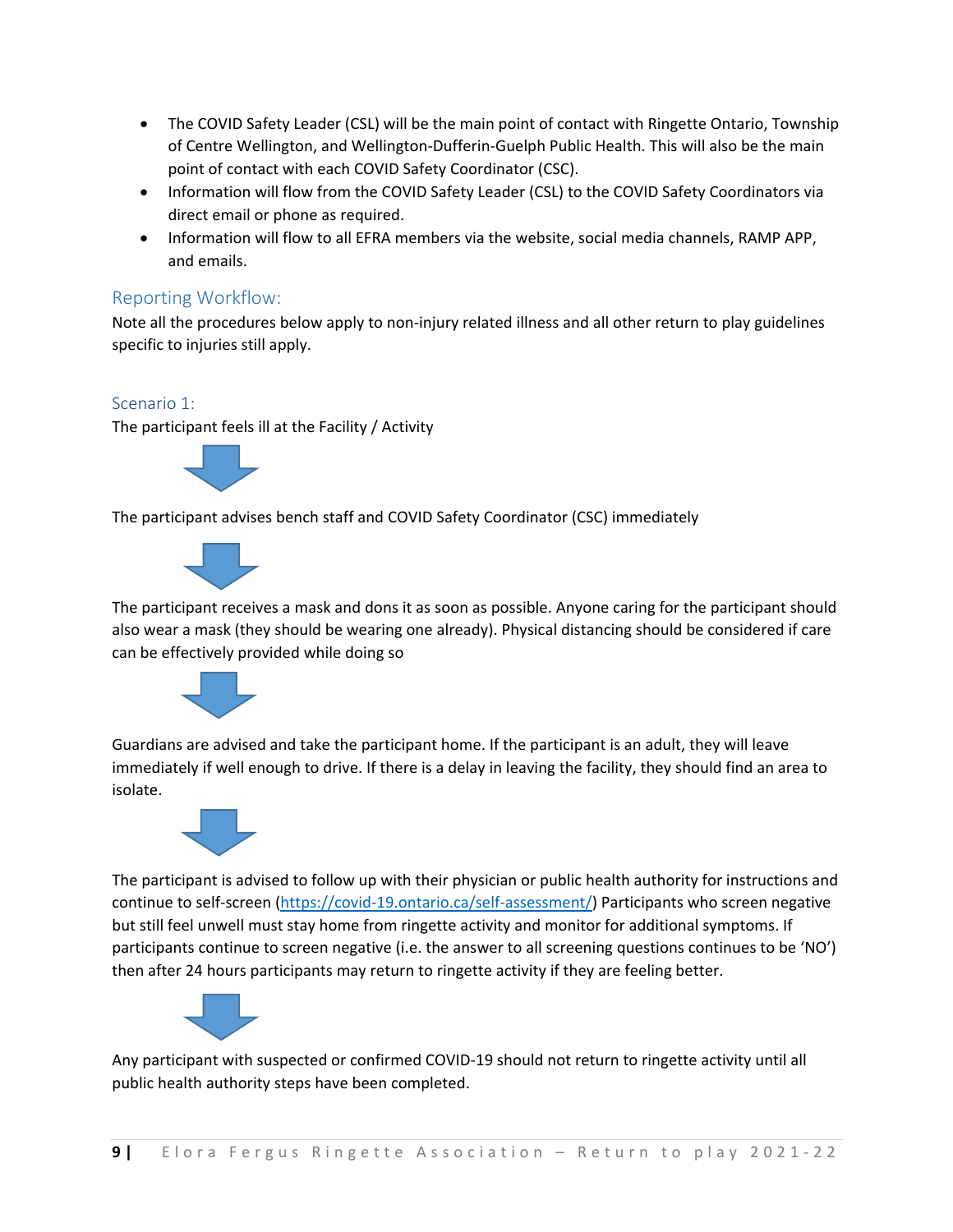

If a participant is confirmed to have COVID‐19, refer to the section below regarding positive testing communication.

#### Scenario 2:

The participant advises bench staff or COVID Safety Coordinator (CSC) they are not feeling well or have symptoms of COVID‐19 and will not be attending practice.



The participant is advised to follow up with their physician or public health authority for instructions and continue to self‐screen (https://covid‐19.ontario.ca/self‐assessment/) Participants who screen negative but still feel unwell must stay home from ringette activity and monitor for additional symptoms. If participants continue to screen negative (i.e. the answer to all screening questions continues to be 'NO') then after 24 hours participants may return to ringette activity if they are feeling better.



Any participant with suspected or confirmed COVID‐19 should not return to ringette activity until all public health authority steps have been completed.



If a participant is confirmed to have COVID‐19, refer to the section below regarding positive testing communication.

#### Scenario 3

Someone in a participant's household is symptomatic or has traveled internationally



Participant notifies COVID Safety Coordinator that a household member is symptomatic or has traveled internationally



If a household member is sick with COVID‐19 or has symptoms compatible with COVID‐19, participants are a household close contact and should stay home.

If a household member is sick (has been diagnosed by a health care provider with something other than COVID‐19) the participant can return to ringette activity as long as they feel well.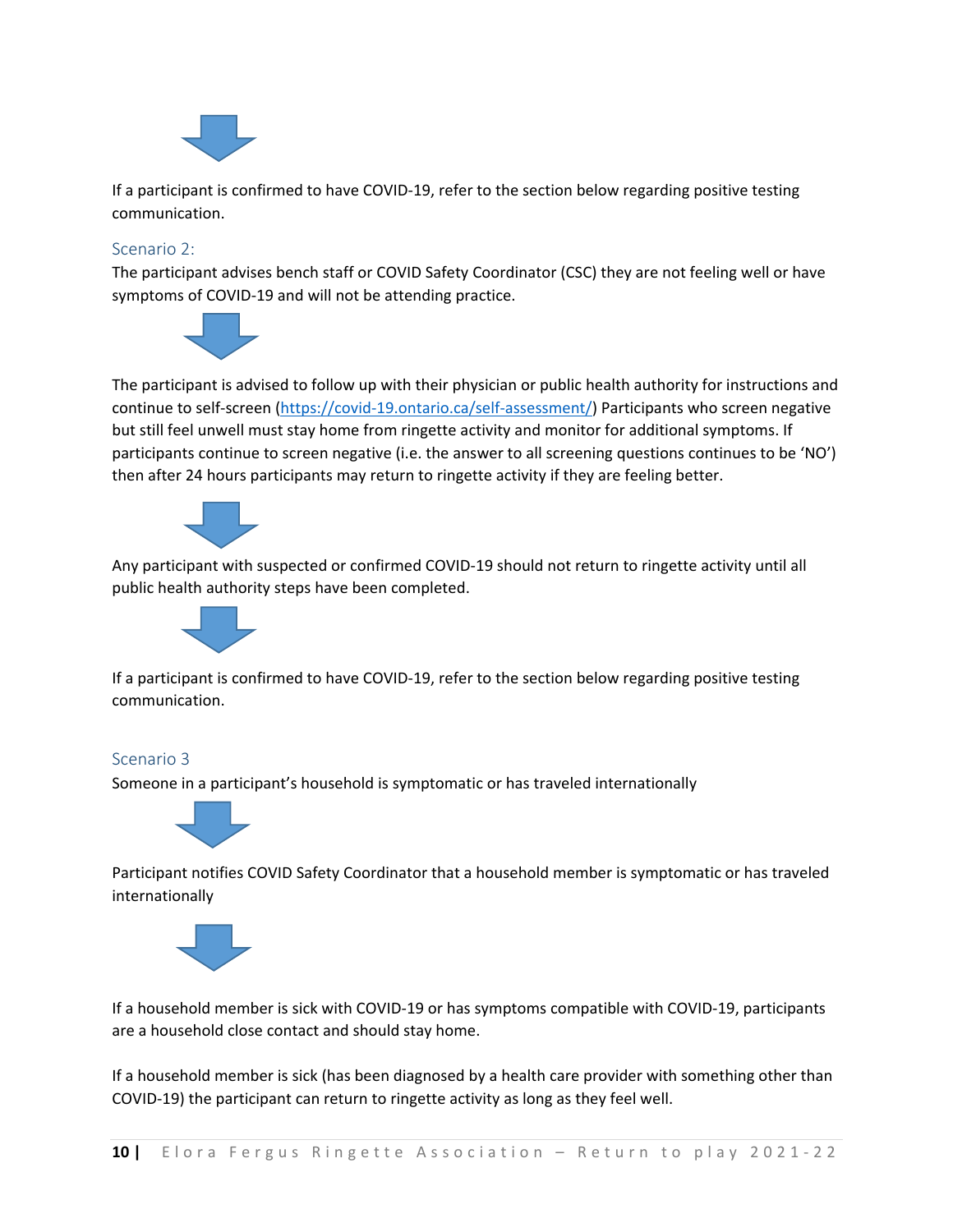If a household member has traveled internationally and has been self-isolating for 14 days upon return, and is not showing any symptoms, participants can return to ringette activity.

If a household member is an essential worker who has traveled internationally for work and is not showing any symptoms, participants can return to ringette activity.

### Positive Test of COVID‐19

If a sick participant (or their guardian, if the participant is a minor) elects to inform EFRA that they have been diagnosed with COVID‐19, the individual informed shall seek the sick participant/guardian's consent to contact public health authorities to obtain advice on communication with other potentially impacted participants. The sick participant (or their guardian if the participant is a minor) should be asked to advise Public Health of this consent. EFRA will explain the communication will take place and never disclose the sick person's name.

Any Ringette participant (Player, Volunteer, Bench Staff, Official, or Guardian) who tests positive for COVID‐19 should contact Public Health, their physician, and follow Public Health Guidelines.



Participants can return to ringette activity if:

- They have self‐isolated for 14 days and symptoms have resolved or,
- They have received a different diagnosis from a health care provider (e.g. strep throat) or
- They have received a negative COVID-19 test result and are symptom-free for 24 hours.

In Canada, the management of public health crises is a matter involving close coordination between all levels of government. There is therefore a variety of public and private sector privacy legislation at the federal, provincial, and territorial levels that govern the collection, use, and disclosure of personal information. There are provincial *and territorial privacy authorities that oversee compliance with the privacy legislation and the federal, provincial,* and territorial levels that govern the collection, use, and disclosure of personal information. There are provincial *and territorial privacy authorities that oversee compliance with the privacy legislation in their respective jurisdictions, and some have published their own statements relevant to the matter of COVID‐19.*

# Key Contacts

### Elora Fergus Ringette Association:

Contact Name: Bruce Parkin – Director, Programming & COVID Safety Leader Email – bruceparkin@yahoo.ca Phone – 519‐843‐1278

Alternative Contact Name: June Perry, President Email ‐ efr@elorafergusringette.ca Phone - 519-500-5508